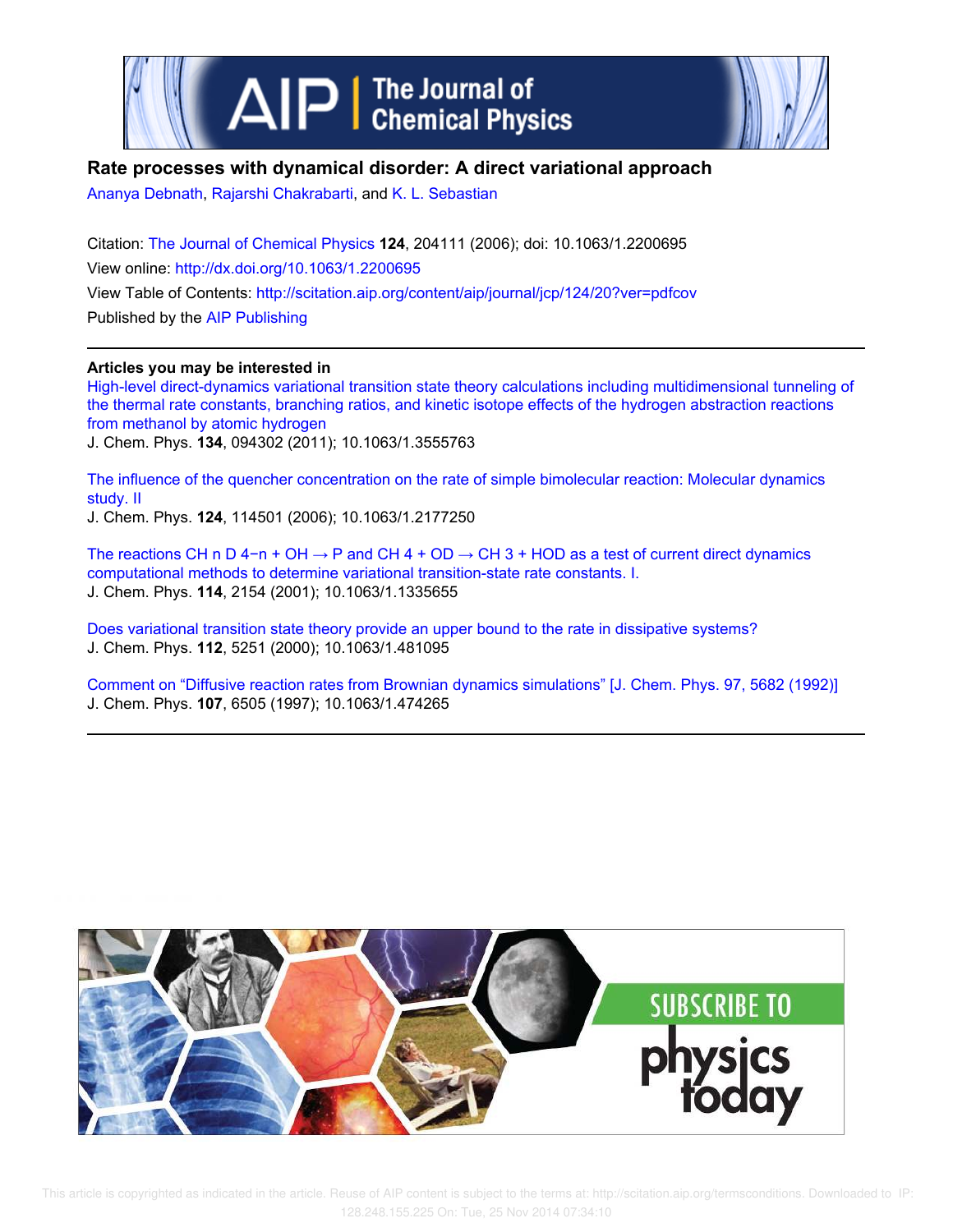# **Rate processes with dynamical disorder: A direct variational approach**

Ananya Debnath, Rajarshi Chakrabarti, and K. L. Sebastian<sup>a)</sup>

*Department of Inorganic and Physical Chemistry, Indian Institute of Science, Bangalore 560012, India*

Received 16 February 2006; accepted 6 April 2006; published online 30 May 2006-

Using path integral approach, we develop variational approximations to the calculation of survival probability for rate processes with dynamical disorder. We derive both upper and lower bounds to the survival probability using Jensen's inequality. The inequalities involve the use of a trial action for which the path integrals can be evaluated exactly. Any parameter in the trial action can be varied to optimize the bounds. We have also derived a lower bound to the rate of the process. As a simple illustration, we apply the method to the problem of a particle undergoing Brownian motion in a harmonic potential well, in the presence of a delta function sink, for which one can calculate the exact survival probability numerically. The calculation confirms the two inequalities. The method should be very useful in similar but more complex problems where even numerical solution is not possible. © *2006 American Institute of Physics*. DOI: 10.1063/1.2200695

## **I. INTRODUCTION**

Problems in chemical and biological physics often involve reactions occurring in a fluctuating environment as has been pointed out in an interesting review by Zwanzig.<sup>1</sup> The concentration *C* of a species changes according to the equation  $dC/dt = -k(B)C$ , where the rate constant  $k(B)$  depends on the control parameter *B* which often is a random function of time. This is referred to as a rate process with dynamical disorder and is of interest in the theory of spectral line shapes, self-diffusion in water, gated diffusion, protein dynamics, fluorescence depolarization, dynamical percolation, barrierless relaxation etc. Though one can formally write  $C(t) = e^{-\int_0^t k(B(s))ds} C(0)$ , calculation of average value  $\langle C(t) \rangle$ over all realizations of the random function  $B(s)$  is an incredibly tough problem. Direct calculations of this average would normally involve lengthy computer simulations.<sup>2</sup> Therefore Zwanzig<sup>1</sup> recommends an indirect approach in which he starts with a stochastic Liouville equation. Averaging over the noise one can get a Fokker-Planck equation which may then be solved to get  $\langle C(t) \rangle$ .

The first approach to the calculation of rates was the Wilemski-Fixman<sup>3,4</sup> (WF) closure approximation, which was applied to reaction dynamics in polymers. The closure approximation requires the initial distribution to be the equilibrium one. Soon after it was suggested, Doi<sup>5</sup> showed that it could be derived from a variational upper bound on the Laplace transform of the survival probability. In an interesting paper, Portman and Wolynes<sup>6</sup> have studied variational approximations to the calculation of survival probability. They have found upper and lower bounds for the Laplace transform of the survival probability. From this, they also obtain bounds on the mean first passage time. The bounds are valid only if the initial distribution is the equilibrium one. It has been pointed out that the mean reaction time approach is not adequate for nonequilibrium initial conditions.

Bounds on the survival probability itself would be much more useful than bounds on its Laplace transform. Further, one would like them to be valid even when the starting probability distribution is a nonequilibrium one. In this paper, we adopt the direct approach and using path integrals, we show how one can develop a variational approach to the calculation of the rate and survival probability, for arbitrary initial conditions. Direct approaches have been pursued earlier in a series of interesting papers by the group of Wolynes. $8-10$ Wang and Wolynes<sup>8</sup> have included non-Markovian fluctuation through a path integral approach. The path integrals may be evaluated approximately using "dominant survival paths." They also show that in some situations "instanton like" contributions are important in the calculation of survival probability.<sup>10</sup> To illustrate our approach, we make use of a simple one dimensional problem. The method is applicable and is hopefully more useful for multidimensional problems in which even numerical solutions are difficult to obtain. Such applications will be presented in a future publication.

## **II. DIFFUSIONAL MOTION IN THE PRESENCE OF A SINK**

The probability density  $P(x, t)$  for a particle undergoing diffusional motion in one dimension subjected to a potential  $V(x)$  and decaying with a position dependent rate constant  $k(x)$  is described by the equation<sup>11–16</sup>

$$
\frac{\partial P(x,t)}{\partial t} = \left\{ D \frac{\partial^2}{\partial x^2} + \frac{\partial}{\partial x} \frac{dV(x)}{dx} - k(x) \right\} P(x,t).
$$
 (1)

The solution to this can be written as a path integral. If the particle was initially at  $x_0$  at the time  $t=0$ , then the probability of finding the particle at  $x_T$  at the time *T* is given by the

a)Electronic mail: kls@ipc.iisc.ernet.in path integral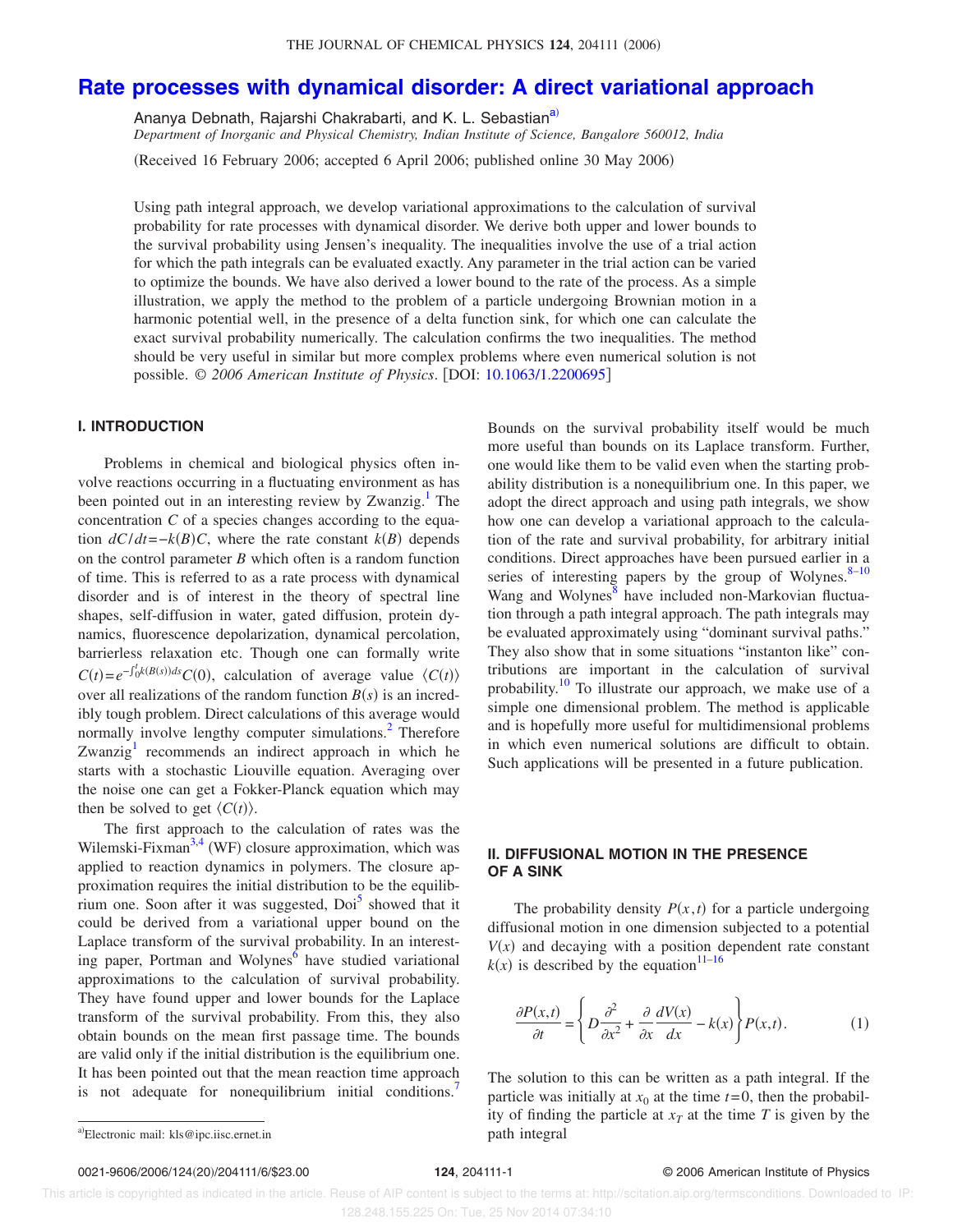$$
G(x_T, T | x_0, 0) = \int_{(0, x_0)}^{(T, x_T)} \mathcal{D}x(s) \exp\left(-A_0[x(s)] - \int_0^T k(x(s)) ds\right),\tag{2}
$$

with  $A_0[x(s)] = 1/4D \int_0^T (dx(s)/ds + dV(x)/dx)^2 ds$ .<sup>17</sup> The measure of the path integral is chosen such that if there is no absorption  $\left[k(x)=0\right]$ , then  $\int dx_T G(x_T, T | x_0, 0) = 1$ . If the initial distribution of the particle is  $P_0(x_0)$  at  $t=0$ , then the survival probability after time *T* is

$$
\langle M \rangle_{\tilde{A},T}^{\tilde{A}} = \frac{\int dx_T \int dx_0 P_0(x_0) \int_{(0,x_0)}^{(T,x_T)} \mathcal{D}x(s) \exp(-\tilde{A}[x(s)]) M[x(s)]}{\int dx_T \int dx_0 P_0(x_0) \int_{(0,x_0)}^{(T,x_T)} \mathcal{D}x(s) \exp(-\tilde{A}[x(s)])}
$$

where  $M[x(s)]$  can be any functional of  $x(s)$  and  $\tilde{A}[x(s)]$ denotes any given "action." With this notation,

$$
P(T) = \left\langle \exp\left(-\int_0^T k(x(s))ds\right) \right\rangle_{A_0,T}.
$$
 (6)

### **III. THE LOWER BOUNDS**

#### **A. On the survival probability**

The averaging in Eq.  $(6)$  is difficult to perform. Let us therefore assume that we have a trial action  $A_{tr}$ . Equation  $(6)$ can be written as

$$
P(T) = \langle \exp(-\Delta A[x(s)]) \rangle_{A_{tr}T}
$$
  
 
$$
\times \int dx_T \int dx_0 P_0(x_0) \int_{(0,x_0)}^{(T,x_T)} \mathcal{D}x(s) \exp(-A_{tr}[x(s)]),
$$

where  $\Delta A[x(s)] = A[x(s)] - A_{tr}[x(s)]$ . This may be rewritten as

$$
P(T) = \langle \exp(-\Delta A[x(s)]) \rangle_{A_{tr},T} P_{tr}(T).
$$

where  $P_{tr}(T)$  is the survival probability if the time development of the system is governed by the action  $A_{tr}[x(s)]$ . Now we use Jensen's inequality $18,19$  for exponential functions (i.e.,  $\langle e^{-x} \rangle \ge e^{-\langle x \rangle}$  and get

$$
P(T) \ge \exp(-\langle \Delta A[x(s)] \rangle_{A_{tr}}) P_{tr}(T). \tag{7}
$$

The above result is valid for any arbitrary but well behaved trial action. If the trial action depends on a parameter  $\lambda$ , then the parameter can be varied to get the maximum value of the right hand side of Eq.  $(7)$  and even that will be a lower bound on the survival probability.

A different way of proceeding gives another lower bound. We define a different average,  $\langle M \rangle_{A,T,x_0}$ , by

$$
P(T) = \int dx_T \int dx_0 G(x_T, T | x_0, 0) P_0(x_0), \qquad (3)
$$

which may be written as

$$
P(T) = \int dx_T \int dx_0 P_0(x_0) \int_{(0,x_0)}^{(T,x_T)} \mathcal{D}x(s) \exp(-A[x(s)]),
$$
\n(4)

where  $A[x(s)] = A_0[x(s)] + \int_0^T k(x(s))ds$ .

It is convenient to introduce the short hand notation

 $,$  (5)

$$
\langle M \rangle_{\tilde{A},T,x_0} = \frac{\int dx_T \int_{(0,x_0)}^{(T,x_T)} \mathcal{D}x(s) \exp(-\tilde{A}[x(s)]) M[x(s)]}{\int dx_T \int_{(0,x_0)}^{(T,x_T)} \mathcal{D}x(s) \exp(-\tilde{A}[x(s)])}.
$$
\n(8)

This average is calculated over all paths that start with the same initial position  $x_0$  at the time  $t=0$ . Then

$$
P(T) = \int dx_0 P_0(x_0) < \exp(-\Delta A) >_{A_{tr}, T, x_0} P_{tr, x_0}(T), \tag{9}
$$

$$
P(T) \ge \int dx_0 P_0(x_0) \exp(-\langle \Delta A \rangle_{A_{\text{tr}}, T, x_0}) P_{\text{tr}, x_0}(T). \quad (10)
$$

 $P_{tr,x_0}(T)$  is the survival probability for the trial action  $A_{tr}$ , if the particle started at  $x_0$ . It can be calculated from Green's function  $G_{tr}(x_T, T | x_0, 0)$ , which is the probability of finding the particle at  $x_T$  at the time *T*, given that it started at  $x_0$  at the time 0 and that the time development is governed by the action  $A_{tr}$ . It is given by the expression  $P_{tr,x_0}(T)$  $=\int dx_T G_{\text{tr}}(x_T, T | x_0, 0).$ 

If one chooses  $A_{tr}$  to be  $A_0$  itself, then the trial action contains no sink term. In that case first  $P_{tr,x_0}(T)=1$  and Eq.  $(10)$  becomes

$$
P(T) \ge \int dx_0 P_0(x_0) \exp\left(-\int_0^T ds \langle k(x(s))\rangle_{A_{tr}x_0}\right).
$$
 (11)

The term on the right hand side of Eq.  $(10)$  is the first order inhomogenous cumulant expansion and one gets the inequality of Yang and Cao. $20,21$  Notice, however, that our inequality in Eq.  $(7)$  is more general and that the inequality pointed out by them is a special case. Applying Jensen's inequality once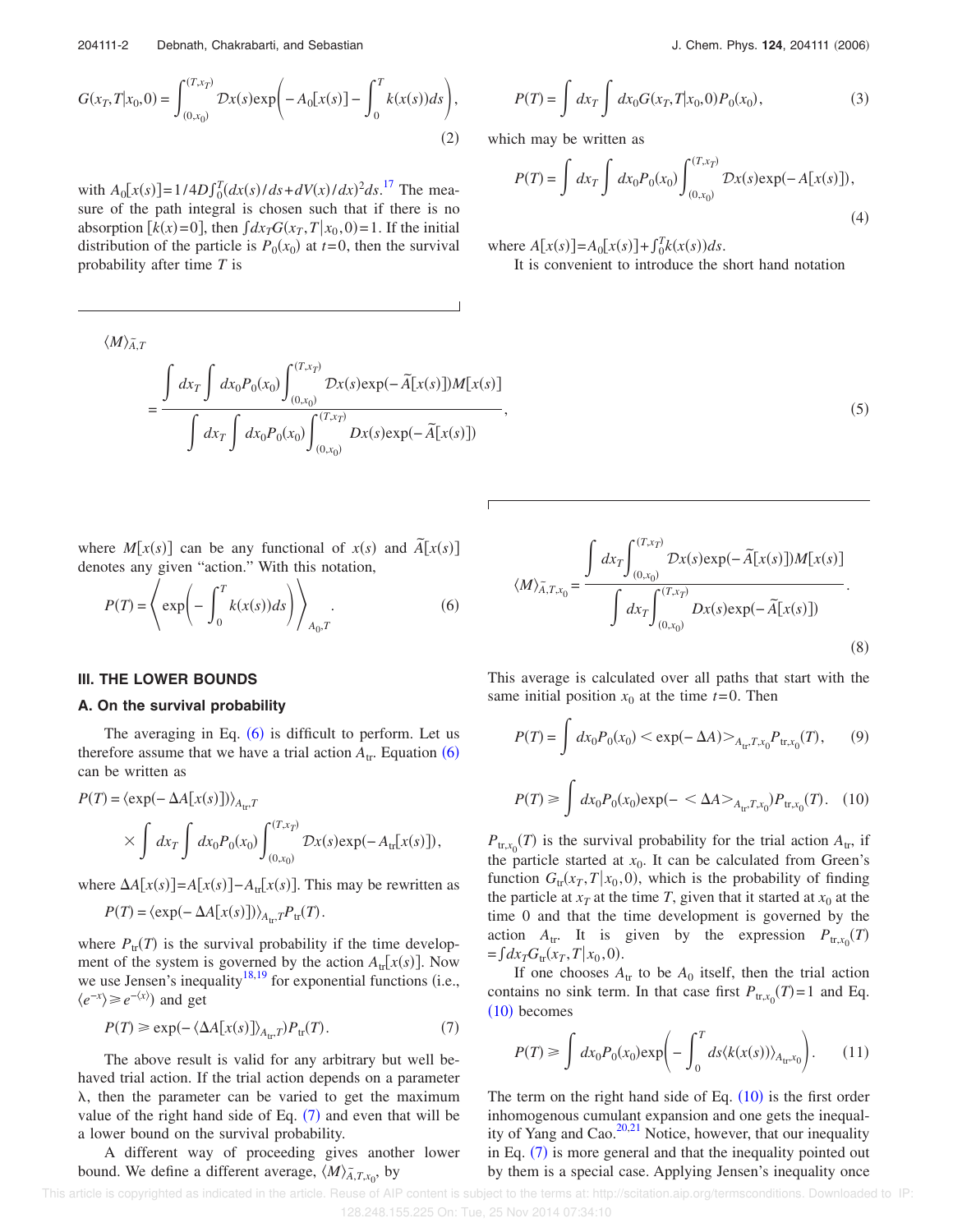more to the right hand side of Eq.  $(10)$ , we get

$$
\int dx_0 P_0(x_0) \exp(-\langle \Delta A \rangle_{A_{\text{tr}}, T, x_0}) P_{\text{tr}, x_0}(T) \ge P_{\text{av}}
$$

$$
\times \exp\left(-\frac{1}{P_{\text{av}}}\int dx_0 P(x_0) \langle \Delta A \rangle_{A_{\text{tr}}, T, x_0} P_{\text{tr}, x_0}(T)\right),\tag{12}
$$

where  $P_{\text{av}} = \int dx_0 P(x_0) P_{\text{tr},x_0}(T)$ . Thus

$$
P(T) \ge P_{\text{av}} \exp\left(-\frac{1}{P_{\text{av}}} \int dx_0 P(x_0) \langle \Delta A \rangle_{A_{\text{tr}}} r_{,x_0} P_{\text{tr},x_0}(T)\right).
$$
\n(13)

Obviously the inequality of Eq.  $(10)$  is better than the one of Eq.  $(13)$ .

$$
\langle\langle M[x(s)]\rangle\rangle_{A_{\text{tr}}T} = \frac{\int dx_T k(x_T) \int dx_0 P_0(x_0) \int_{0,x_0}^{T,x_T} \mathcal{D}x(s)M[x(s)]e^{-A_{\text{tr}}}
$$

$$
\int dx_T k(x_T) \int dx_0 P_0(x_0) \int_{0,x_0}^{T,x_T} \mathcal{D}x(s)e^{-A_{\text{tr}}}
$$

It is interesting to ask what would the long time behavior of the lower bound be. We analyze this in the Appendix and show that for long times, the lower bound decays exponentially.

## **B. On the rate**

 $R(T)$ , the rate of change of  $P(T)$ , is defined by

$$
R(T) = -\frac{dP(T)}{dT} = \int dx_T k(x_T) \int dx_0 G(x_T, T | x_0, 0) P_0(x_0)
$$
  
= 
$$
\int dx_T k(x_T) \int dx_0 \int_{0, x_0}^{T, x_T} \mathcal{D}x(s) e^{-A[x(s)]} P_0(x_0)
$$
  
= 
$$
\langle \langle e^{-(A - A_{tr})} \rangle \rangle_{A_{tr}} T R_{tr}(T),
$$
 (14)

where we have introduced the notation

.  $(15)$ 

Then the rate given in Eq.  $(14)$  may be written as

$$
R(T) = \langle \langle \exp(-\Delta A[x(s)] \rangle \rangle_{A_{tr}} r R_{tr}(T), \tag{16}
$$

where

$$
R_{\rm tr}(T) = \frac{\int dx_T k(x_T) \int dx_0 \int_{0, x_0}^{T, x_T} Dx(s) e^{-A_{\rm tr}[x(s)]} P_0(x_0)}{\int dx_T \int dx_0 \int_{0, x_0}^{T, x_T} Dx(s) e^{-A_{\rm tr}[x(s)]} P_0(x_0)}
$$
(17)

is the rate calculated using the trial action  $A_{tr}$ . Using Jensen's inequality again, we get

$$
R(T) \ge R_{tr}(T) \exp(-\langle \langle \Delta A[x(s)] \rangle \rangle_{A_{tr}}), \tag{18}
$$

which is a lower bound on the rate of the reaction at the time *T*. Another bound similar to Eq.  $(10)$  can also be obtained. One gets

$$
R(T) \ge \int dx_0 P_0(x_0) R_{\text{tr},x_0}(T) P_{\text{tr},x_0},
$$
\n(19)

where

$$
R_{\text{tr},x_0}(T) = \frac{\int dx_T k(x_T) \int_{0,x_0}^{T,x_T} Dx(s)e^{-A_{\text{tr}}[x(s)]}}{\int dx_T \int_{0,x_0}^{T,x_T} Dx(s)e^{-A_{\text{tr}}[x(s)]}}.
$$
(20)

## **IV. THE UPPER BOUND**

To find an upper bound to the survival probability, we start by replacing  $T$  by  $t$  in Eq.  $(16)$  to get

$$
R(t) \ge \exp(-\langle \langle \Delta A \rangle \rangle_{A_{\text{tr}}t}) R_{\text{tr}}(t). \tag{21}
$$

Therefore, the survival probability

$$
P(T) = 1 - \int_0^T dt R(t) \le 1 - \int_0^T dt e^{-\langle \langle \Delta A \rangle \rangle_{A_{\text{tr}}t}} R_{\text{tr}}(t).
$$
 (22)

Combining the two equations  $(7)$  and  $(22)$  we can write

$$
1 - \int_0^T dt e^{-\langle \langle \Delta A \rangle \rangle_{A_{\text{tr}}}, t} R_{\text{tr}}(t) \ge P(T) \ge \exp(-\langle \Delta A \rangle_{A_{\text{tr}}}, t) P_{\text{tr}}(T).
$$

It is obvious that the above inequalities, though written for the case of a one dimensional problem, are applicable to the calculation of survival probability or rate in any number of dimensions.

### **V. DIFFUSION IN A HARMONIC POTENTIAL**

As a simple illustration of the utility, we take the one dimensional diffusive motion under the potential  $V(x)$  $=1/2 \alpha x^2$ . In this case

$$
A[x(s)] = \frac{1}{4D} \left( \int_0^T \left\{ \frac{dx(s)}{ds} + \alpha x(s) \right\}^2 ds \right) + \int_0^T k(x(s)) ds.
$$

We take the sink function  $k(x)$  to be a Dirac delta function with strength  $k_0$ , <sup>11–13</sup> and write it as  $k(x) = k_0 \delta(x - x_s)$ . For this choice of the sink, the survival probability can be calculated

 This article is copyrighted as indicated in the article. Reuse of AIP content is subject to the terms at: http://scitation.aip.org/termsconditions. Downloaded to IP: 128.248.155.225 On: Tue, 25 Nov 2014 07:34:10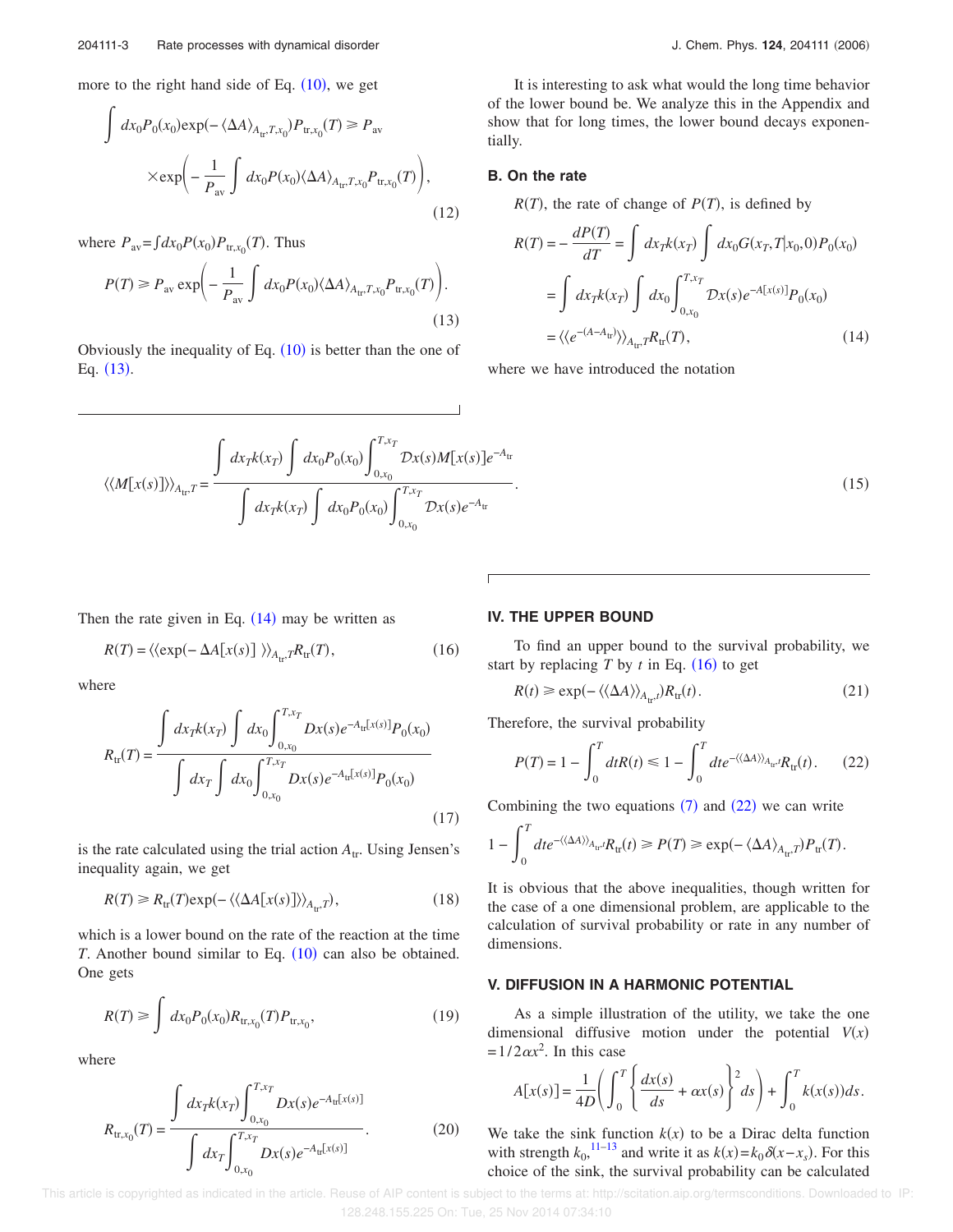exactly.<sup>11,13</sup> Interestingly, the Wilemski-Fixman approach, though approximate, leads to the exact answer for the Laplace transform of the survival probability if the initial probability distribution is the equilibrium one in the absence of the sink. $^{20}$  In our approach, we need a trial action, which we take to be one with quadratic sink given by

$$
A_{\text{tr}}[x(s)] = \frac{1}{4D} \left\{ \int_0^T \left( \frac{dx(s)}{ds} + \alpha x(s) \right)^2 \right\} + \int_0^T k_{\text{tr}} x^2(s) ds,
$$

where  $k_{tr}$  is a variational parameter. Green's function for this action is

$$
G_{\text{tr}}(x_T, T | x_0, 0) = \sqrt{\frac{e^{T\alpha}\alpha_s \csc h [T\alpha_s]}{4\pi D}} \exp\left(\frac{(x_0^2 - x_T^2)\alpha - (x_0^2 + x_T^2)\alpha_s \coth [T\alpha_s] + 2x_0x_T\alpha_s \csc h [T\alpha_s]}{4D}\right),\tag{23}
$$

where  $\alpha_s = \sqrt{\alpha^2 + 4Dk_{tr}}$ . Using the above, we have calculated bounds for survival probability. If the initial distribution is given by  $P_0(x_0) = e^{-x_0^2/2\sigma^2} / \sigma \sqrt{2\pi}$ , then  $P_{tr}(T)$  can be analytically calculated and the result is

$$
P_{\rm tr}(T) = \frac{\sqrt{2\alpha_s D e^{T\alpha} \csc h[T\alpha_s]}}{\sqrt{2D(\coth[T\alpha_s]\alpha_s + \alpha) + (-\alpha^2 + \alpha_s^2)\sigma^2}}.
$$

One also finds

$$
\langle \Delta A \rangle_{A_{tr}} = \frac{1}{P_{tr}(T)} \Bigg( k_{tr} \int dx_{T} \int dx_{0} P_{0}(x_{0}) \int_{0}^{T} dy y^{2} G_{tr}(x_{T}, T | y, s) G_{tr}(y, s | x_{0}, 0) ds - k_{0} \int dx_{T} \int dx_{0} P_{0}(x_{0})
$$
  

$$
\times \int_{0}^{T} ds G_{tr}(x_{T}, T | x_{s}, s) G_{tr}(x_{s}, s | x_{0}, 0) \Bigg)
$$
 (24)

and

$$
\langle \langle \Delta A \rangle \rangle_{A_{tr}t} = \frac{1}{\int dx_0 P_0(x_0) G_{tr}(x_s, t | x_0, 0)} \left( k_0 \int_0^t dt_1 \int dx_0 P_0(x_0) \times G_{tr}(x_s, t | x_s, t_1) G_{tr}(x_s, t_1 | x_0, 0) \right. \\
\left. - k_{tr} \int_0^t dt_1 \int dx_0 P_0(x_0) \int y^2 dy G_{tr}(x_s, t | y, t_1) G_{tr}(y, t_1 | x_0, 0) \right). \tag{25}
$$

Similarly

$$
R_{\rm tr}(t) = \frac{\sqrt{e^{t\alpha}\alpha_s \csc h[t\alpha_s]}}{\sqrt{2\pi(2D - \sigma^2(\alpha - \alpha_s \coth[t\alpha_s]))}} e^{-x_s^2(2D\alpha + (-\alpha^2 + \alpha_s^2)\sigma^2 + 2D\alpha_s \coth[t\alpha_s])/4D(2D - \sigma^2(\alpha - \alpha_s \coth[t\alpha_s]))}.
$$

The averages in Eqs. (24) and (25) are easy to evaluate as the position integrations are all Gaussian. The integral over time has to be evaluated numerically.

We have done similar calculations with trial action having two parameters. The two parameter trial action is

$$
A_{\text{tr}}[x(s)] = \frac{1}{4D} \left\{ \int_0^T \left( \frac{dx(s)}{ds} + \alpha x(s) + \gamma \right)^2 \right\} + \int_0^T k_{\text{tr}} \left( x(s) + \frac{\gamma}{\alpha} \right)^2 ds,
$$

and Green's function for this action is

$$
G_{\text{tr}}(x_T, T | x_0, 0) = \sqrt{\frac{e^{T\alpha}\alpha_s \csc h [T\alpha_s]}{4\pi D}} \times e^{(x_0 - x_T)(x_0\alpha + x_T\alpha + 2\gamma) - ((x_0 + \gamma/\alpha)^2 + (x_T + \gamma/\alpha)^2)\alpha_s \coth [T\alpha_s] + 2(x_0 + \gamma/\alpha)(x_T + \gamma/\alpha)\alpha_s \csc h [T\alpha_s]/4D}.
$$
 (26)

Using the above expressions, the bounds in Secs. III and IV were evaluated using MATHEMATICA. In order to find how good the approximations are, we also did exact calculations by solving Eq.  $(1)$  numerically using the discrete variable representation (DVR) method. $^{22}$  Calculations were done for the parameter values  $\alpha = 2$ ,  $D=2$ ,  $k=1.25$ , and  $x_s = 2$ . For these, we took two initial probability distributions, viz., one

having  $\sigma = 1$  (the equilibrium distribution in the absence of the sink) and another with  $\sigma = 0.5$  (which would be a nonequilibrium one if there was no sink). The lower bounds to the survival probability were found using Eq.  $(7)$ . Use of Eq.  $(10)$  is more tedious, as one now has to perform integration over  $x_0$  numerically. On calculation, we found that this bound is lower than the one in Eq.  $(7)$ , but not significantly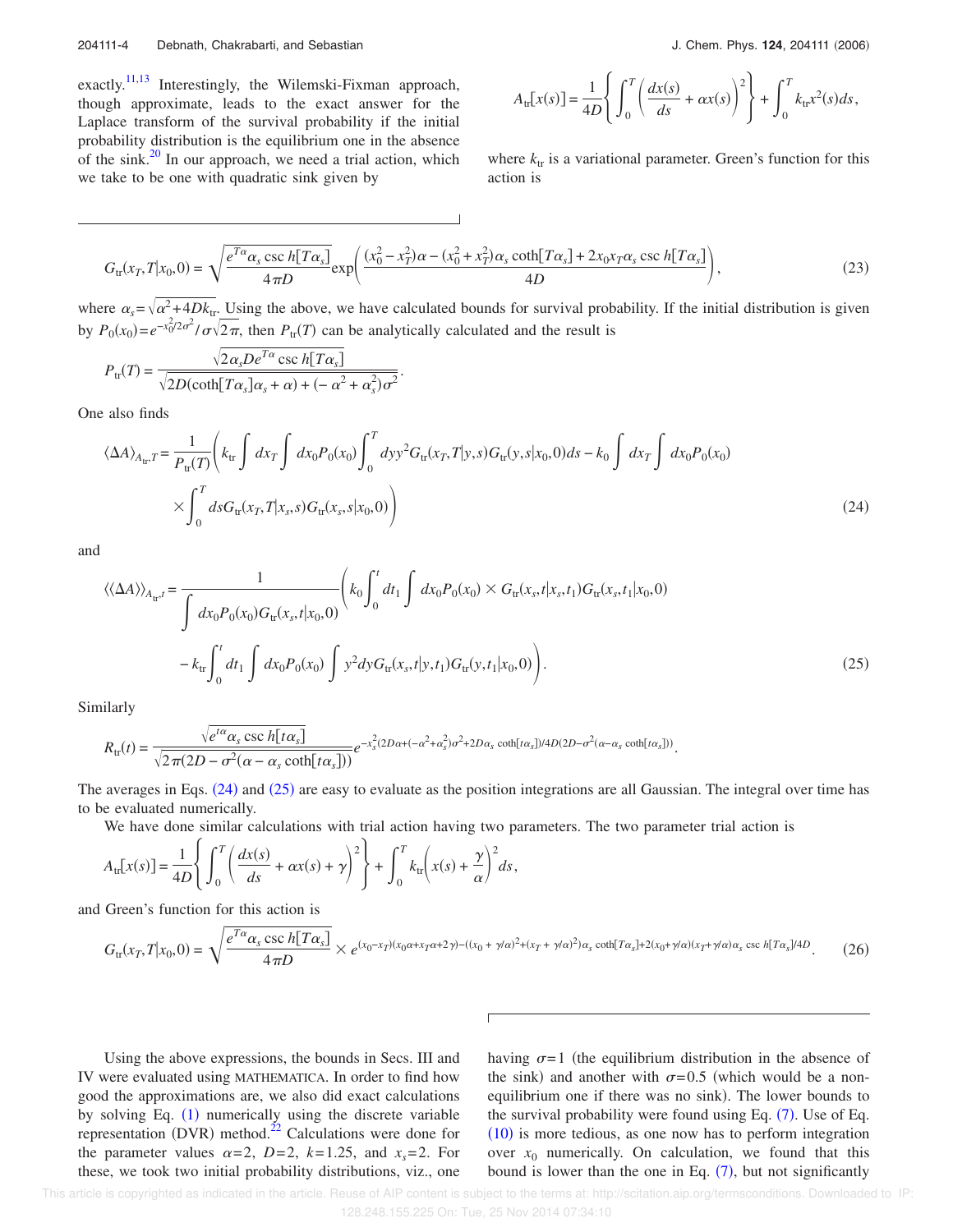

FIG. 1. The exact and optimized lower and upper bounds to the survival probability plotted against time. The one parameter upper bound (dotted line), two parameter upper bound (dashed line), one parameter lower bound (short dashed line), two parameter lower bound (dot-dashed line), and the exact (solid line) are shown. The exact survival probability lies between the bounds. The values of the parameters used were  $\alpha=2$ ,  $D=2$ ,  $x_s=2$ ,  $k = 1.25$ , and  $\sigma = 1$ .

(difference was less than  $1\%$ ) and therefore, we report calculations using only Eq.  $(7)$ . The survival probabilities for these two different cases are shown in Figs. 1 and 2. Results of calculations with two trial parameters  $(k_{tr}, \gamma)$  too are given in the figures. Note that the parameters  $(k_{tr}, \gamma)$  depend on the value of *T*. It is clear that the method leads to survival probabilities close to the exact ones.

Calculations of upper bound were performed using a one parameter  $(k_{tr})$  and two parameter trial actions  $(k_{tr}, \gamma)$  and the result from the two parameter calculation is found to be sig-



FIG. 2. The exact and optimized lower and upper bounds to the survival probability plotted against time. The one parameter upper bound (dotted line), two parameter upper bound (dashed line), one parameter lower bound (short dashed line), two parameter lower bound (dot-dashed line), and the exact (solid line) are shown. For very short time  $t$ , the linear behavior of survival probability for all the one and two parameter bounds as well as the exact one are shown in the inset. Note that the survival probability starts out with almost zero slope (as  $\langle k \rangle \ll 1$ ) and then starts decreasing more rapidly. Agreement with exact calculations is found not only for small *t* but also for large *t*. As expected, the exact survival probability lies between the bounds. The values of the parameters used were  $\alpha=2$ ,  $D=2$ ,  $x<sub>s</sub>=2$ ,  $k=1.25$ , and  $\sigma$  = 0.5.



FIG. 3. The two parameter optimized lower bound (dashed line) and the exact rate (solid line) plotted against time. The inset shows the short time behavior. The values of the parameters we use were  $\alpha = 2$ ,  $D=2$ ,  $x_s = 2$ ,  $k = 1.25$ , and  $\sigma = 1$ .

nificantly better than the one parameter results. However, the upper bound has the defect that  $P(T)$  approaches a finite nonzero value as  $T \rightarrow \infty$ .

A measure of how good the approximations are can be obtained by calculating the mean first passage time  $\tau$  $f_0^{\infty} dT P_s(T)$ :  $\tau_{\text{exact}} = 19.7$ ,  $\tau_{\text{lower}} = 16.08$  (for one parameter), and  $\tau_{\text{lower}} = 18.2$  (for two parameters) for  $\sigma = 1$  and  $\tau_{\text{exact}}$ = 19.95,  $\tau_{\text{lower}}$ = 16.38 (for one parameter), and  $\tau_{\text{lower}}$ = 18.24 (for two parameters) when  $\sigma = 0.5$ . As the upper bound approaches a finite value as  $T \rightarrow \infty$ ,  $\tau$  calculated from the upper bound is  $\infty$ .

We have calculated exact rate  $R(T)$  as well as the lower bound for it given in Sec. III B and these are given in Figs. 3 and 4. In Fig. 3 it is seen that for  $\sigma = 1$  the rate steadily decreases with time. For  $\sigma = 0.5$  the rate first increases, reaches a maximum, and then decreases. This is because the initial distribution is narrow in comparison with the equilibrium one. So the probability of finding the particle at the sink position  $(x_s = 2)$  is very small, leading to a very small initial rate. As time passes, the probability distribution approaches



FIG. 4. The two parameter optimized lower bound (dashed line) and the exact rate (solid line) plotted against time. The short time behavior in the inset shows good agreement between the exact and approximate results. The values of the parameters used were  $\alpha = 2$ ,  $D=2$ ,  $x_s = 2$ ,  $k=1.25$ , and  $\sigma=0.5$ .

 This article is copyrighted as indicated in the article. Reuse of AIP content is subject to the terms at: http://scitation.aip.org/termsconditions. Downloaded to IP: 128.248.155.225 On: Tue, 25 Nov 2014 07:34:10